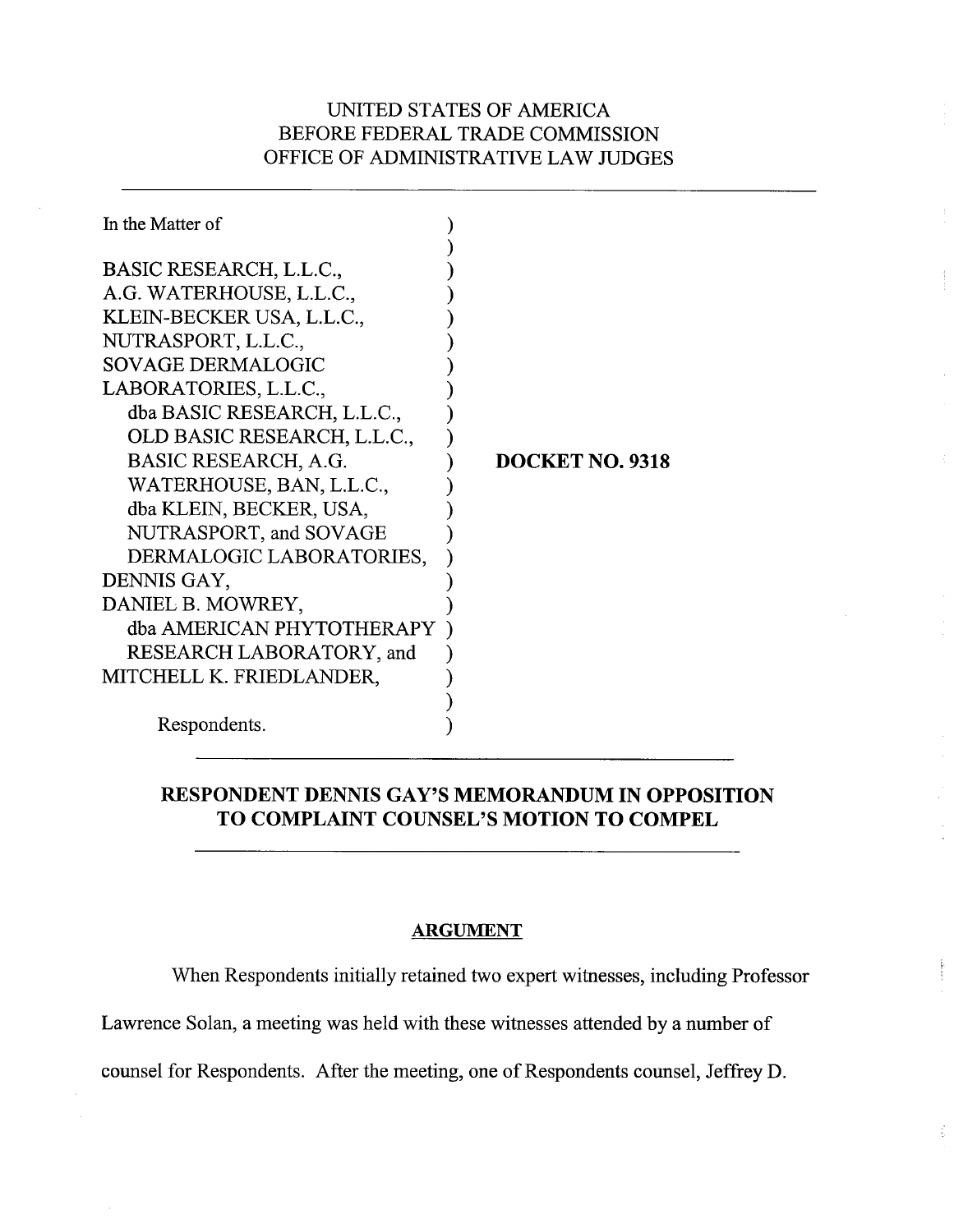Feldman ("Feldman"), prepared and circulated to counsel a memorandum with respect to the meeting which included his mental impressions, opinions and legal theories that are clearly protected under the work product privilege. Feldman also e-mailed a copy of that memo to Professor Solan.

Complaint Counsel subsequently served a subpoena upon Professor Solan. In response to the subpoena, Professor Solan produced the memorandum to counsel. The work product privilege was asserted with respect to the memorandum and a privilege log was provided to Complaint Counsel. Complaint Counsel then requested a copy of the memorandum and a redacted copy was produced to Complaint Counsel by Feldman. The copy produced redacted material concerning counsel's mental impressions, opinions and legal theories.

Despite the fact that Complaint Counsel does not challenge that the memorandum would otherwise be protected under the work product privilege, Complaint Counsel nevertheless ask this court to order that an unredacted version of the memorandum be produced. Complaint Counsel argue that Professor Solan considered the memorandum in reaching his opinions expressed in his expert report and they are entitled to any documents considered by him in reaching his opinions. It is respectfully submitted that Complaint Counsel's motion should be denied. Professor Solan did not consider the memorandum in reaching his opinions. Moreover, even if he had considered the memorandum, the weight of authority holds that the work product privilege attaching to

 $\overline{2}$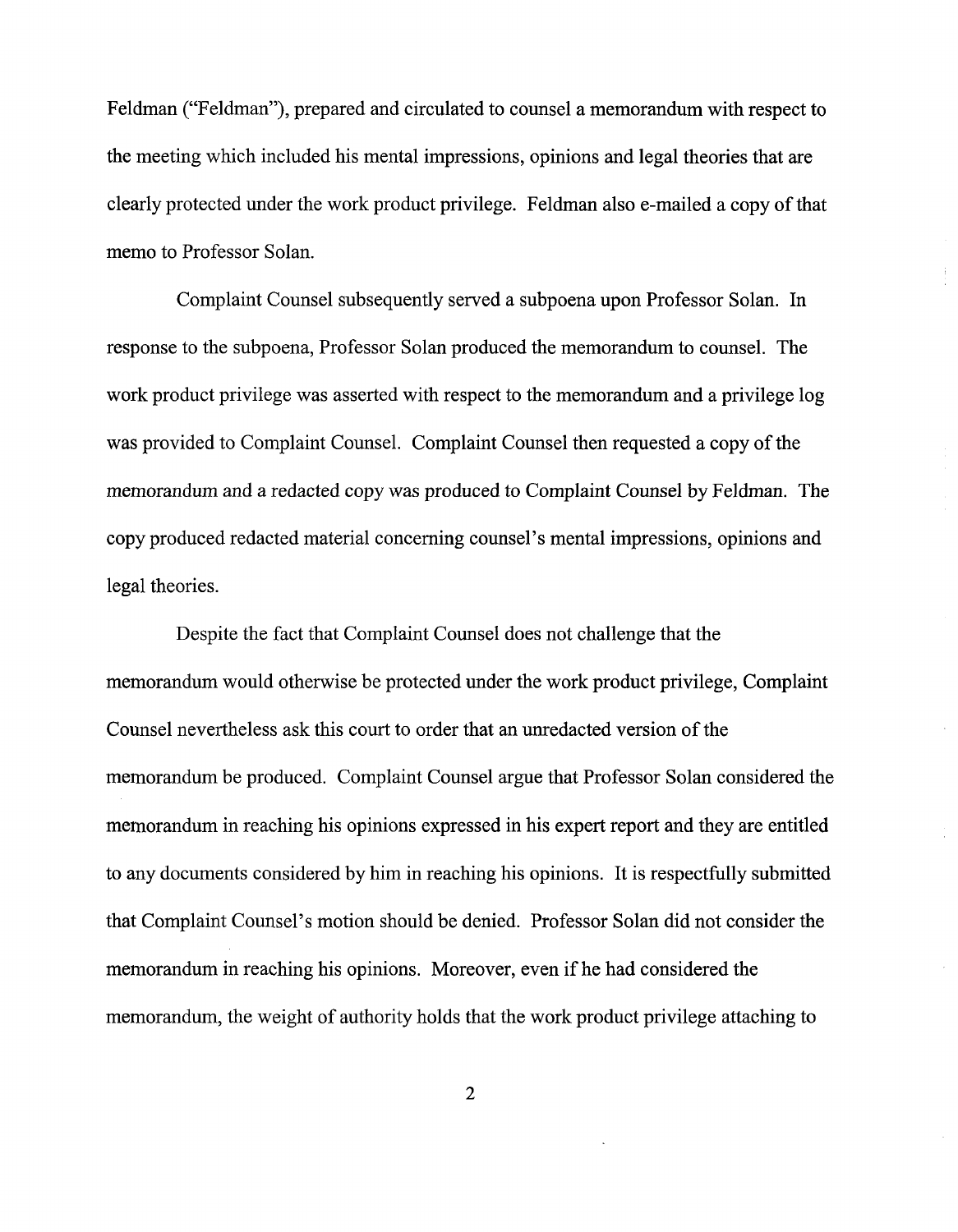an attorney's mental impressions, opinions and legal theories is not waived by disclosure to a testifying expert

# **A. PROFESSOR SOLAN DID NOT CONSIDER THE MEMORANDUM IN REACHING HIS OPINIONS.**

Complaint Counsel mistakenly argue that Professor Solan "considered" the memorandum within the meaning of Rule 26(a)(2)(B) merely because he acknowledges having read the memorandum. However, Professor Solan simply testified that he "casually read" the memorandum, that it was not of much interest to him and that he did not know what the redacted portions of the memorandum stated. [Solan Depo., pp. 47-48]

In particular, the following dialogue took place during Professor Solan's deposition:

| Ms. Richardson: | Do you recognize that document?                                                                                                    |
|-----------------|------------------------------------------------------------------------------------------------------------------------------------|
| Prof. Solan:    | That appears to be a redacted version of a memo<br>that I received by e-mail.                                                      |
|                 |                                                                                                                                    |
| Ms. Richardson: | Can you share with me what the rest of the<br>document said?                                                                       |
| Prof. Solan:    | I don't remember what the rest of the document<br>said.                                                                            |
| Ms. Richardson: | So you have no recollection of the rest of the<br>document?                                                                        |
| Prof. Solan:    | That's right. It was notes. These were notes of<br>what happened in the meeting. I couldn't tell you<br>what was the rest of that. |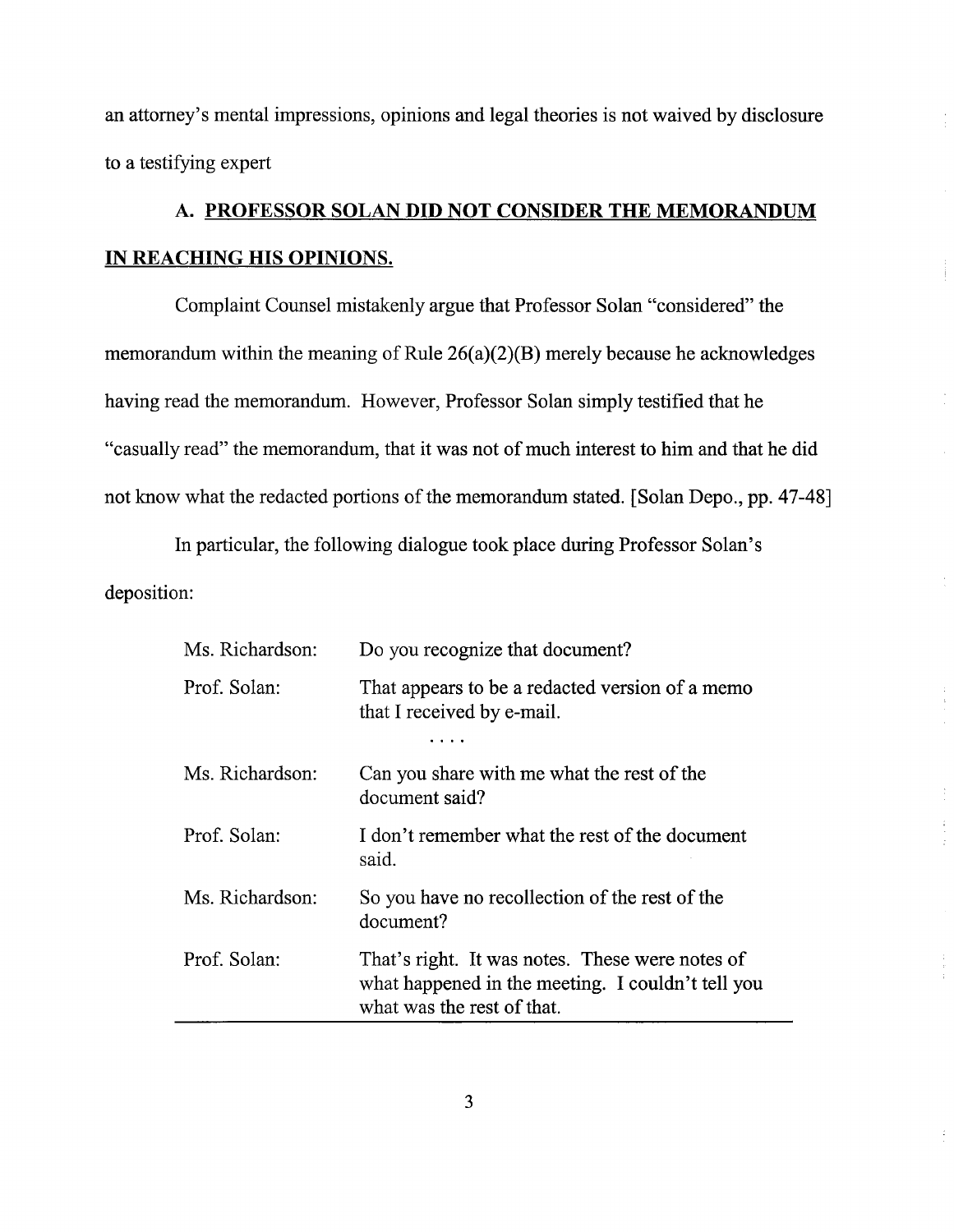| Ms. Richardson: | Did you read the document when you received it via<br>e-mail?                                                                                                       |
|-----------------|---------------------------------------------------------------------------------------------------------------------------------------------------------------------|
| Prof. Solan:    | I read it casually, because I was at the meeting and I<br>wasn't terribly interested in what the summary of it<br>was.                                              |
| Ms. Richardson: | But you did have an opportunity to review this<br>document?                                                                                                         |
| Prof. Solan:    | Well, "reviewed." I don't know reviewed. The<br>thing came. I kept it, which is why I produced it. I<br>looked at it. But it really wasn't of much moment<br>to me. |
| Ms. Richardson: | Did anyone call you to discuss this document?                                                                                                                       |
| Prof. Solan:    | No.                                                                                                                                                                 |
|                 |                                                                                                                                                                     |
| Ms. Richardson: | So you didn't receive any call from Mr. Feldman<br>after this documents was produced or after this<br>documents was sent to you?                                    |
| Prof. Solan:    | I never received any call from Mr. Feldman to<br>discuss this document.                                                                                             |
| Ms. Richardson: | Did you receive any call from anyone in connection<br>with this case to discuss this document?                                                                      |

There is no evidence that Professor Solan took the contents of the memorandum into consideration in forming and expressing his opinions in his expert report. It is obvious from Professor Solan's testimony that he did not do so. Thus, the factual predicate of Complaint Counsel's motion - - that Professor Solan considered the memorandum in reaching his opinion - - is simply incorrect. Accordingly, Complaint Counsel's motion should be denied.

Ť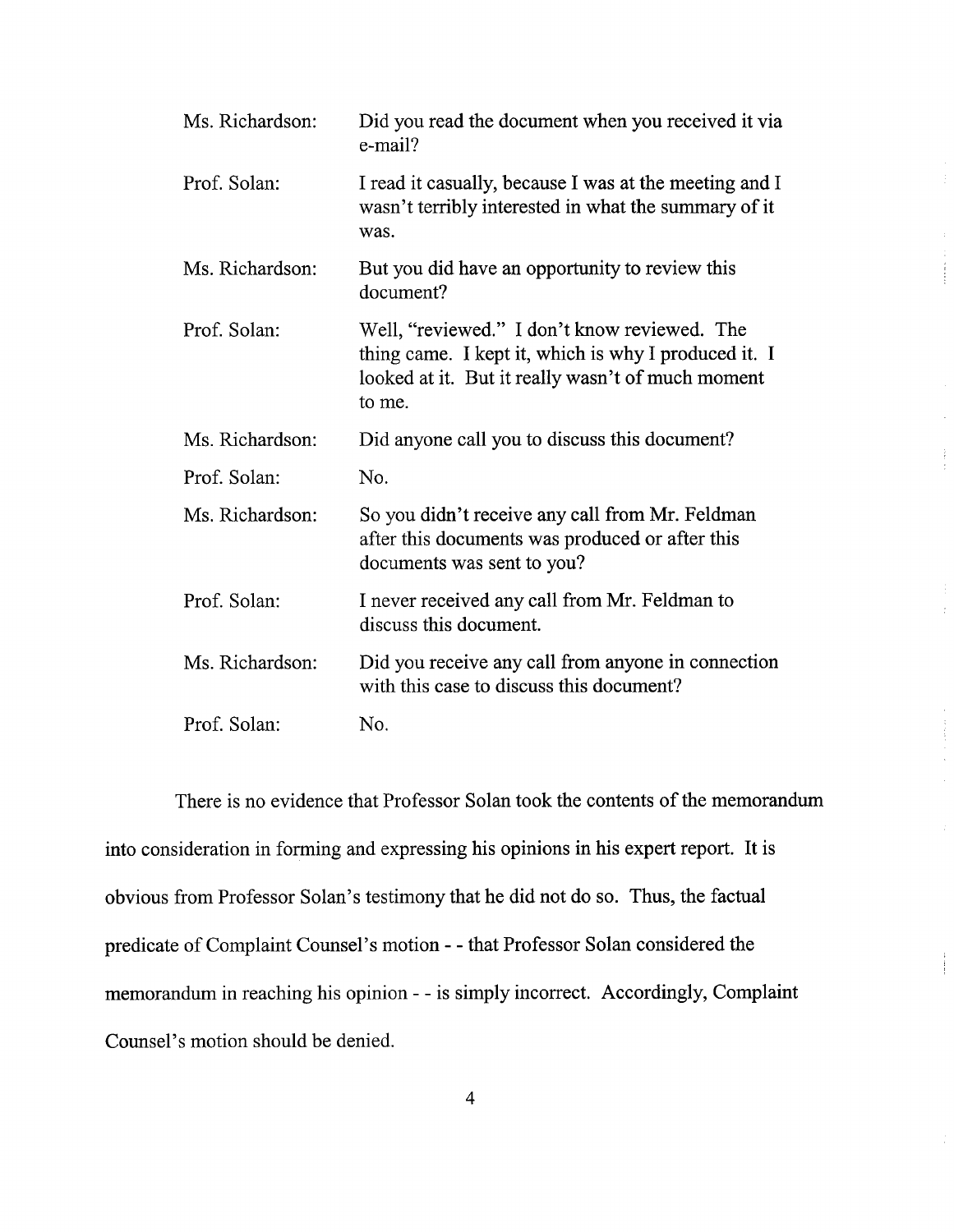# **B. IN ANY EVENT, COUNSEL'S MENTAL IMPRESSIONS, OPINIONS AND LEGAL THEORIES ARE PROTECTED BY THE WORK PRODUCT PRIVILEGE EVEN IF DISCLOSED TO AND CONSIDERED BY A TESTIFYING EXPERT.**

In their motion, Complaint Counsel cite a few cases to support their argument that if otherwise protected work product material is considered by a testifying expert the work product privilege is lost. Complaint Counsel fail to bring to the court's attention the fact that the weight of authority is to the contrary. Indeed, Complaint Counsel's own cited case of Musselman v. Phillips, 176 F.R.D. 194, 198 (D. Md. 1997), recognizes that "there remains a considerable body of authority which strongly maintains that at least opinion work product is not discoverable" even if disclosed and considered by a testifying  $expert.<sup>1</sup>$ 

The majority of courts that have faced this issue have taken a position which distinguishes between facts communicated by an attorney to a testifying expert which constitutes ordinary work product and "core" attorney work product consisting of mental impressions, opinions and legal theories communicated by an attorney to a testifying

<sup>&</sup>lt;sup>1</sup> Furthermore, the holding in *Musselman* can be distinguished from the case at bar because the *Musselman* court required the disclosure of information "if it is considered by the expert." Id. at 199. The deposition testimony cited to above clearly proves that Professor Solan gave the e-mail nothing more than a cursory perusal. Complaint Counsel has failed to show that Professor Solan actually "considered" the email in reaching his opinion.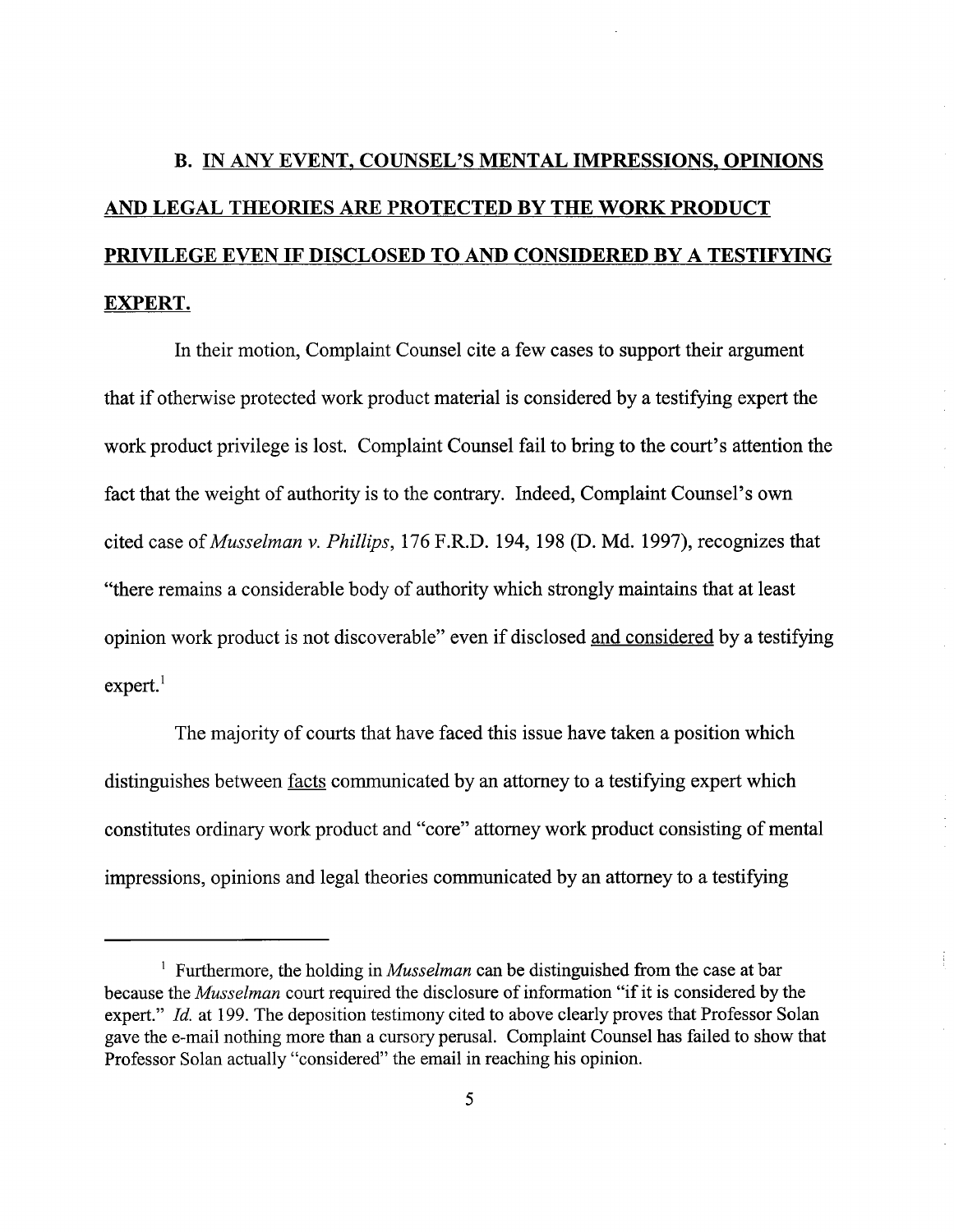expert. The courts have held that the work product privilege is waived only as to facts communicated to an expert. The mental impressions, opinions and legal theories of an attorney are entitled to special protection from disclosure under Rule 26(b)(3). See Upjohn Co. v. United States, 449 U.S. 383,400, 101 S. Ct. 677, 688 (1981); All West Pet

Supply Co. v. Hill's Pet Prod. Div., 152 F.R.D. 634, 637 n.5 (D. Kan. 1993).

Accordingly, the better reasoned cases have refused to find a waiver of the privilege with respect to an attorney's mental impressions, opinions and legal theories.

For example, in All West Pet Supply, supra, the court rejected the contention that by sharing a memorandum containing counsel's mental impressions, opinions and legal theories with an expert counsel had waived the work product privilege. The court noted that the "weight of authority" is that sharing documents containing core work product with an expert witness does not waive the privilege. 152 F.R.D. at 638. The court stated:

The defendants' burden under Rule 26(b)(3) cannot be avoided simply because the attorney's work product document in question was transmitted to his client's expert witness and considered in the course of preparing an expert opinion for purposes of testifying at trial. To hold otherwise would substantially diminish the protection Rule 26(b)(3) affords to the disclosure of attorney work product. Id. at 639.

The *All West Pet Supply* court went on to reject the notion that the 1993

Advisory Committee Notes mandated disclosure of such documents, explaining:

The 1993 Advisory Committee Notes indicate that the obligation to disclose the data and other information considered by the expert in the report means that "litigants should no longer be able to argue that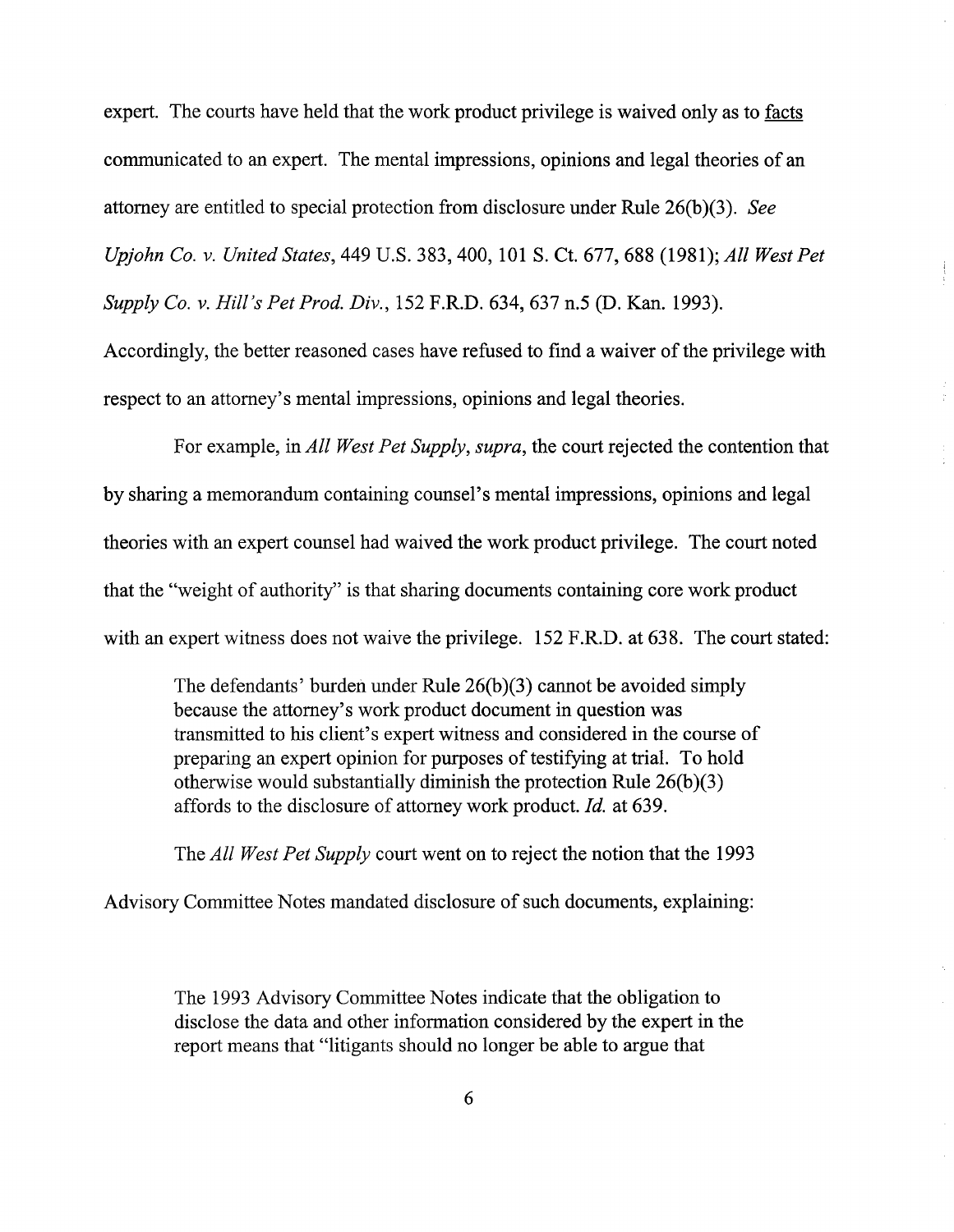materials furnished to their experts to be used in forming their opinion -<br>- whether or not ultimately relied upon by the expert - - are privileged ..<br>.." This court interprets the revised rule and comment to mean only tha the data or information, i.e., the facts, considered by the expert must be disclosed notwithstanding the assertion of work product protection or privilege. It does not compel the production of the *documents* that transmitted the data or information to the expert, which may well, as here, contain protected work product other than data or information. 152 F.R.D. at 639 n.9.

Similarly, in Bogosian v. Gulf Oil Corp., 738 F.2d 587, 593-596 (3rd Cir. 1984),

the Third Circuit recognized the special protection afforded to core work product consisting of mental impressions, opinions and legal theories of counsel and held that disclosure of documents containing such information to an expert witness did not constitute waiver of the privilege. $2$ 

In Magee v. The Paul Revere Life Ins. Co., 172 F.R.D. 627, 642 (E.D. N.Y.

1997), the court rejected a claim that the work product privilege had been waived by

disclosing the privileged material to an expert witness, stating:

Having reviewed the relevant case law, the text of Rule 26(a) and (b) and the associated commentary provided by the advisory committee, the Court holds that "the data or other information considered by [an expert] witness in forming [his] opinions required to be disclosed in the expert's report mandated under Rule 26(a)(2)(B) extends only to factual materials, and not to core attorney work product considered by the expert.

Similarly, in Haworth v. Herman Miller, Inc., 162 F.R.D. 289 (W.D. Mich.

1995), the court held that discovery of expert witness opinions and the bases for the

<sup>&</sup>lt;sup>2</sup> Bogosian was decided before the 1993 amendment to Rule 26(a) but continues to be cited by the courts as authoritative on the issue.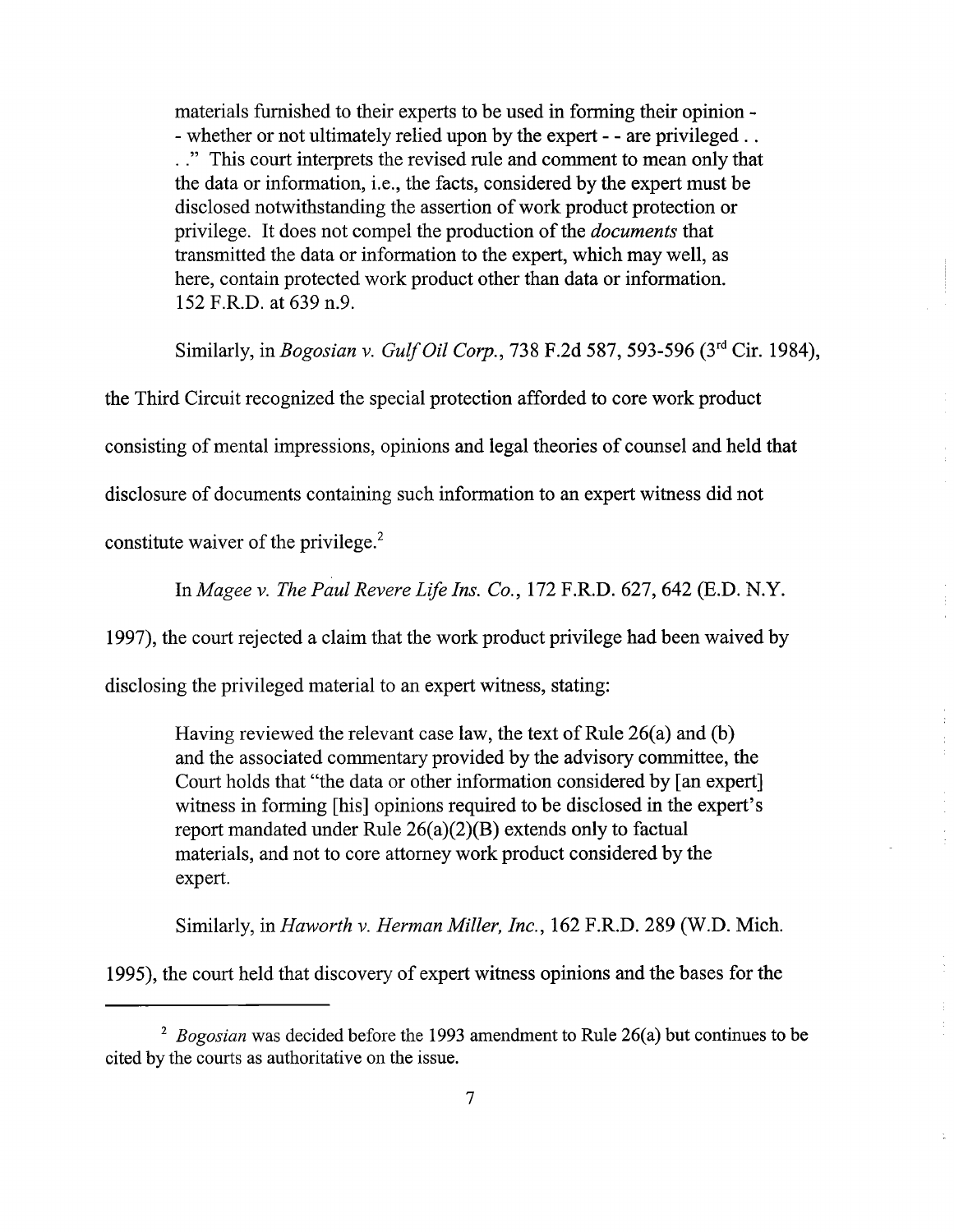opinions does not include discovery of mental impressions and opinions of counsel who retained the expert even though the mental impressions and opinions were communicated to the expert. *See also Hamel v. General Motors* Corp., 128 F.R.D. 281 (D. Kan. 1989); *Dominguez v. Syntex Labs., Inc.,* 149 F.R.D. 158,164-65 (D. Ind. 1993); *Gregory* P. *Joseph, Emerging Expert Issues Under the 1993 Disclosure Amendments to the Federal Rules of Civil Procedure,* 164 F.R.D. 97, 103-104 (1996) (The communication of mental impressions and opinions by an attorney to an expert do not constitute "data or other information" within the meaning of the federal rule that must be disclosed).

It is one thing to permit discovery of facts disclosed to a testifying expert. It is quite another thing to permit discovery of an attorney's mental impressions, opinions and legal theories disclosed to a testifying expert, especially where - - as in the case at bar - the testifying expert did not consider those mental impressions and opinions in forming the expert's opinions. Core work product such as involved in the case at bar is subject to special protection and the privilege simply is not waived by disclosure to a testifying expert.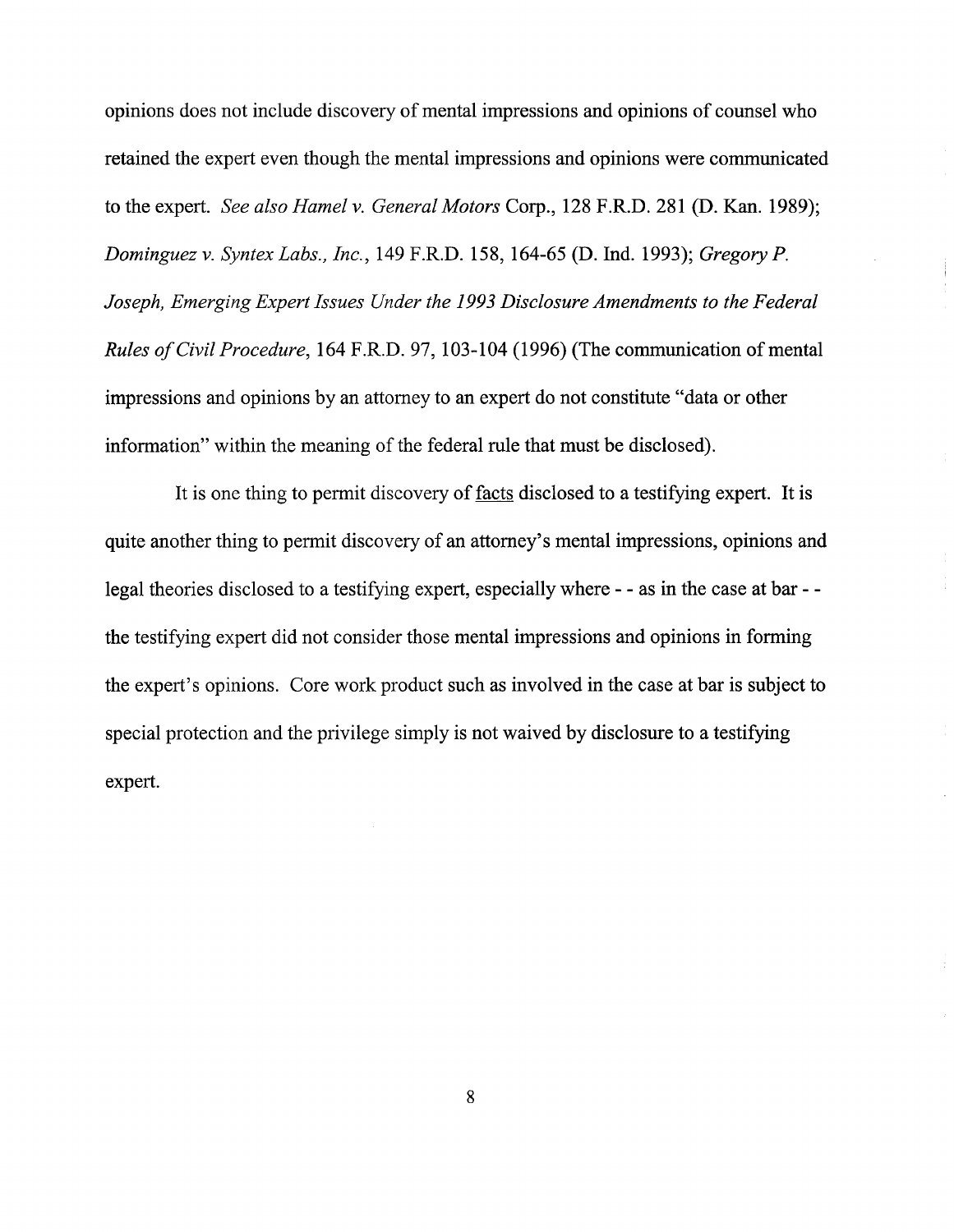## **CONCLUSION**

For the foregoing reasons, it is respectfully submitted that Complaint Counsel's

motion to compel should be denied.

**-/L**  DATED this  $\int_0^1 \mu$  day of January, 2005.

**BURBIDGE & MITCHE** By ns i ANDREW J. DYMEK

Attorneys for Respondents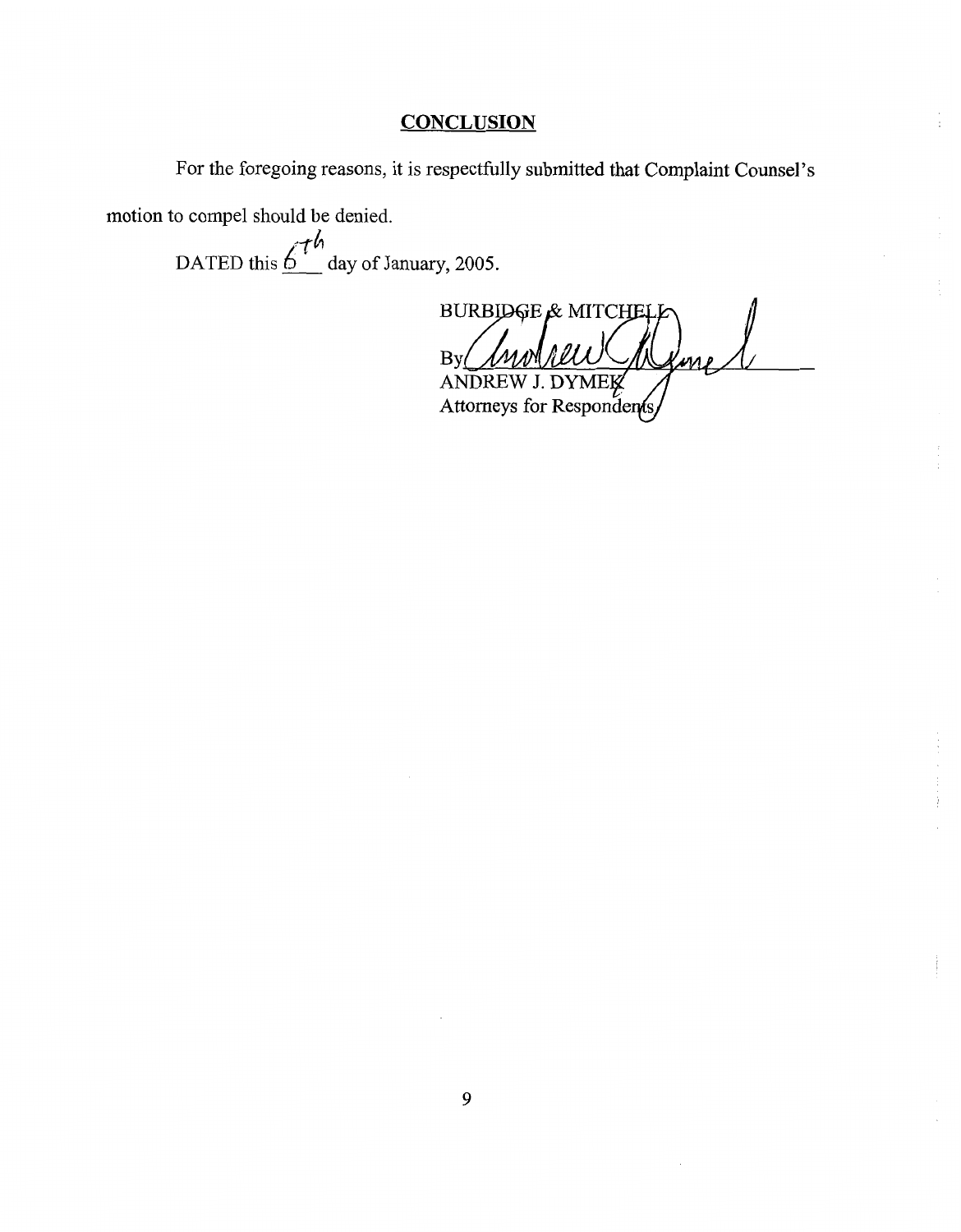#### **CERTIFICATE OF SERVICE**

**I** hereby certify that a true and correct copy of the foregoing **RESPONDENT DENNIS GAY'S MEMORANDUM IN OPPOSITION TO COMPLAINT COUNSEL'S MOTION TO COMPEL** was provided to the following parties on the day of January, 2005 as follows:

 $(1)$ an original and two paper copies filed by Federal Express and one electronic copy in PDF format filed by electronic mail to:

Donald S. Clark, Secretary Federal Trade Commission 600 Pennsylvania Avenue, NW Room H- 159 Washington, DC 20580 Email: secretary@ftc.gov

 $(2)$ one paper copy served by Federal Express to:

> The Honorable Stephen J. McGuire Administrative Law Judge 600 Pennsylvania Avenue, NW, Room H- 106 Washington, DC 20580

one paper copy by first class U.S. mail and one electronic copy in PDF format by  $(3)$ electronic mail to:

Laureen Kapin Walter C. Gross Joshua S. Millard Robin F. Richardson Laura Schneider Federal Trade Commission 600 Pennsylvania Ave, NW, Suite NJ-2122 Washington, D.C. 20580 Email: lkapin@ftc.gov